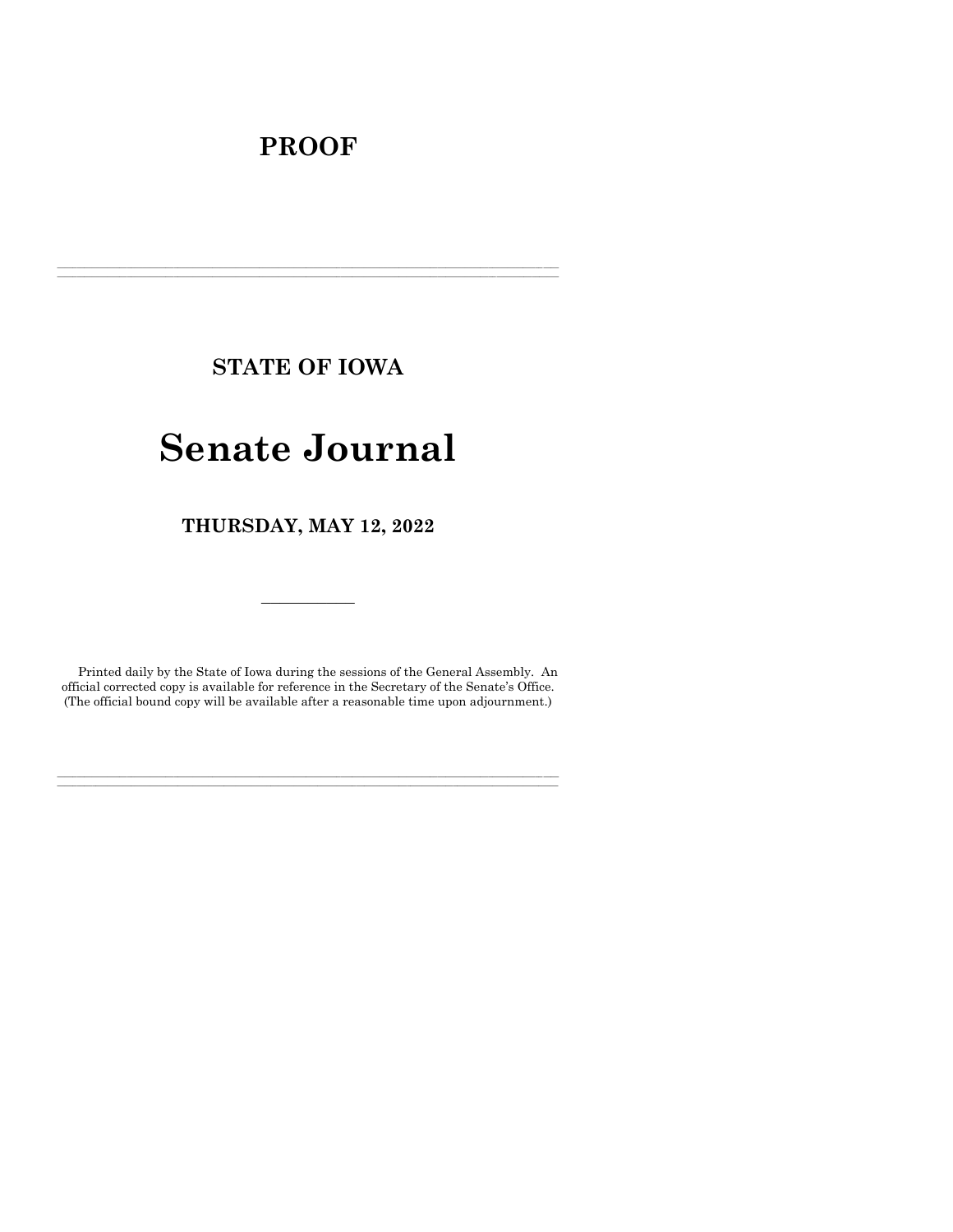# **JOURNAL OF THE SENATE**

 $\frac{1}{2}$ 

ONE HUNDRED TWENTY-THIRD CALENDAR DAY SIXTY-SIXTH SESSION DAY

> Senate Chamber Des Moines, Iowa, Thursday, May 12, 2022

The Senate met in regular session at 9:00 a.m., President Pro Tempore Zaun presiding.

Prayer and the Pledge of Allegiance were offered by the Honorable Brad Zaun, member of the Senate from Polk County, Urbandale, Iowa.

The Journal of Monday, May 9, 2022, was approved.

#### ADJOURNMENT

On motion of Senator Chapman, the Senate adjourned at 9:03 a.m. until 9:00 a.m., Monday, May 16, 2022.

#### **APPENDIX**

#### COMMUNICATION RECEIVED

The following communication was received in the office of the Secretary of the Senate and placed on file in the Legislative Services Agency:

#### DEPARTMENT OF COMMERCE (BANKING DIVISION)

Bank Required Collateral, pursuant to Iowa Code section 12C.20. Report received on May 11, 2022.

### CERTIFICATE OF RECOGNITION

The Secretary of the Senate issued the following certificate of recognition:

Prime Minister Albin Kurti—For receiving the Iowa Distinguished Foreign Service medal. Senator Nunn.